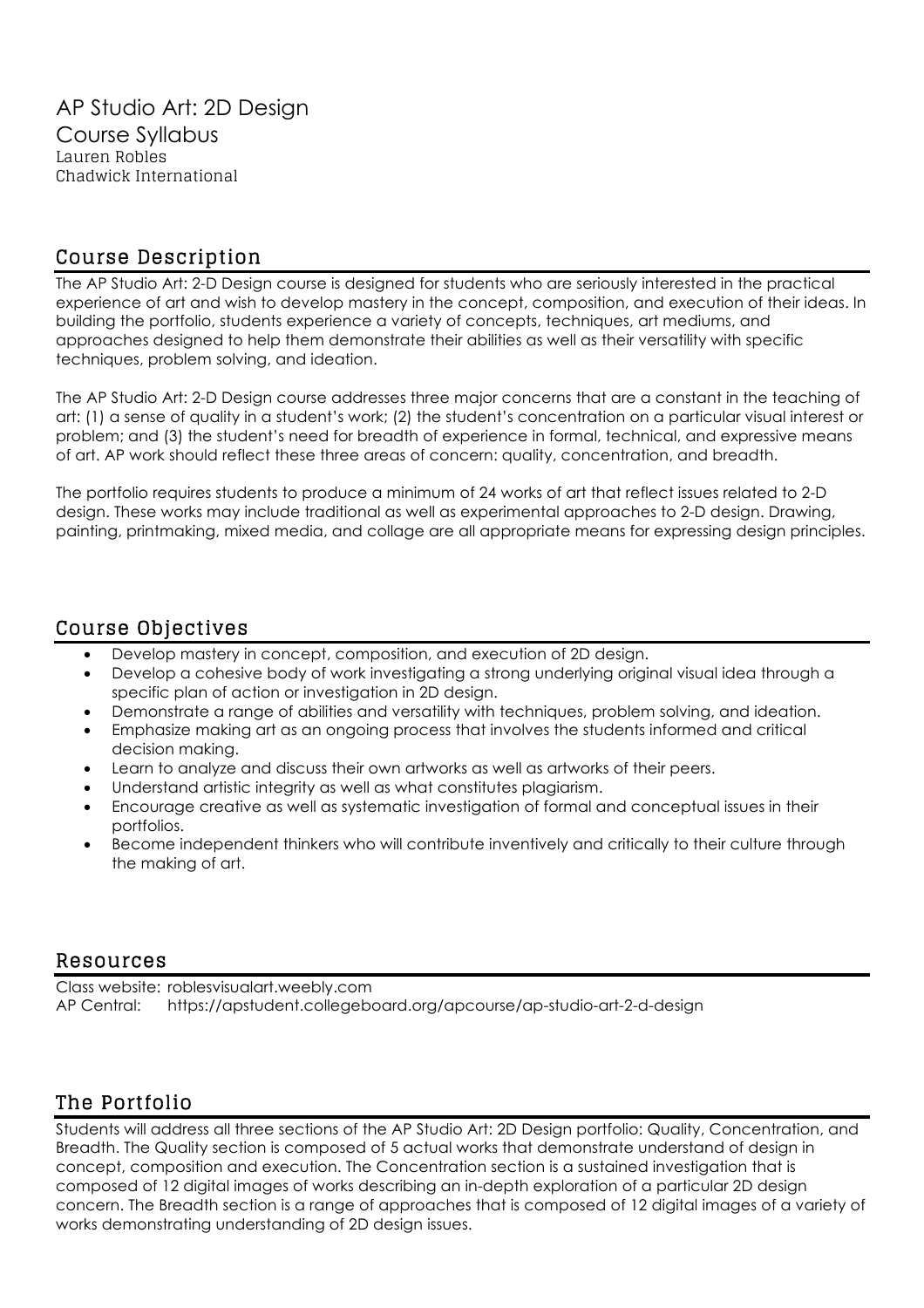#### **QUALITY**

For this section, students are asked to submit five actual works in one of more media. Students should carefully select the works that demonstrate their in-depth understanding of 2D design issues. The works should be on flat surfaces, such as paper, card book, canvas board or unstretched canvas.

#### **CONCENTRATION**

A concentration is a body of work related works that demonstrate a student's sustained and thoughtful investigation of a specific visual idea. This should include 12 images of works exploring a single visual concern in depth. Students will be encourages to explore a personal, central interest as intensively as possible; they are free too work with any idea in any medium that addressed 2D design issues. The concentration will grow out of the student's idea and demonstrate growth and discovery through a number of conceptually related works.

Concentrations from the AP website and other AP schools:

- An exploration of patterns and designs found in nature and/or culture
- A series of works that begins with representational interpretations and evolves into abstraction
- A series of landscapes based upon personal experience of a particular place in which composition and light are used to intensify artistic expression
- Design and execution of pages for a book or graphic novel
- Development of a series of identity products (logo, letterhead, signage, and so on) for imaginary businesses
- A series of political cartoons using current events and images
- Abstractions developed from cells and other microscopic images
- Interpretive portraiture or figure studies that emphasize dramatic composition or abstraction
- A personal or family history communicated through symbols or imagery
- The evolution of an illness
- A series of interiors simplified to contour lines
- An illustrated story of an invented character
- A series of illustrations based on the seven deadly sins

#### Concentrations to avoid:

- Portraits of emotions
- People who shaped me
- Nature
- Memories
- Shocking viewers with the bizarre
- **Eyes**
- Family and friends
- Illustrations of my inner thoughts
- Moments when I was happy
- Portraits of famous people
- "Different cultures"
- "Ideas of beauty"
- Teenage clichés

#### **BREADTH**

This is a set of works showing mastery of varied media, techniques, and subject matter. This should include 12 images of 12 different works. Students are asked to respond to a visual problem in several different ways by incorporating different media and techniques to demonstrate a diversity of solutions to the problem. Likewise, students are required to hone their skills with a medium and technique of their choice, and to show how the media and technique can be applied effectively to depict a variety of subjects or content.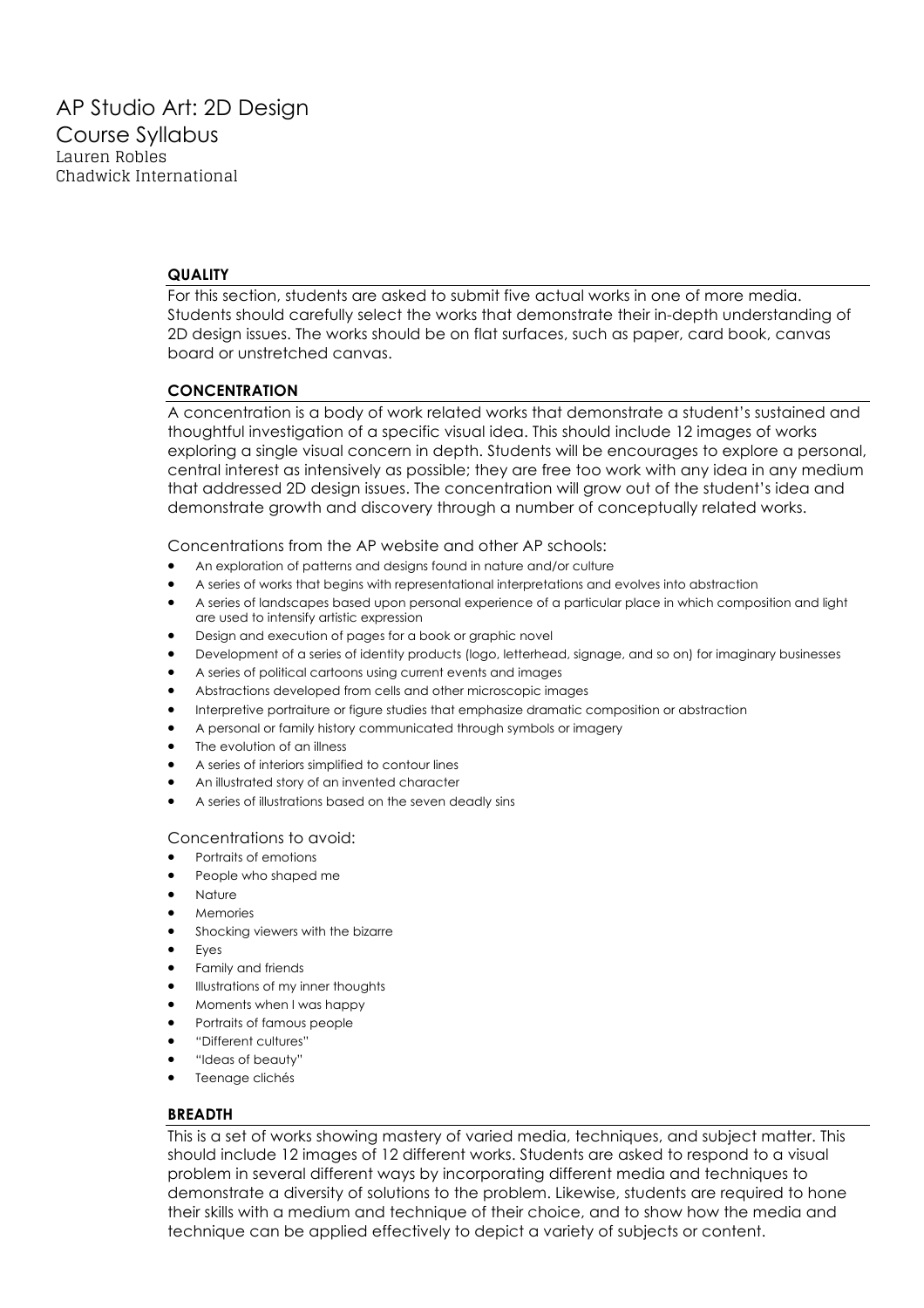In regards to the elements and principles, ideas include…

- Work that employs lines, plane, ass volume, or motion to activate form in space
- Work that suggests rhythm through modular structure
- Work that uses light or shadow to determine form, with particular attention to surface and interior space.
- Work that demonstrates an understanding of symmetry and asymmetry
- Assemblage or constructed work that transformed materials or objects identity through the manipulation of proportion/scale
- Work in which the color and texture unify or balance the overall form of the piece
- Work that explores the transition from organic to mechanical form

#### In regards to materials, options include…

- Drawing materials such as pencil, pen, marker, pastel, colored pencil, charcoal, ink, etc.
- Painting materials such as acrylic, watercolor, oil paint, etc.
- Mixed media materials such as collage, cut paper, photomontage, fabric, fiber arts, etc.
- Printmaking materials such as linoleum printing, gelatin printing, monotype, etc.
- Digital media materials such as photography, graphic design, computer graphics, etc.

In regards to subject and theme, ideas include, but are not limited to…

- Distorted figure drawing
- Psychological self portrait
- Futuristic city scape
- Reflective surfaces still life
- Unusual or unexpected interior
- Worldly treasures still life
- Combined favorite places landscape
- Close up of natural elements
- Still like of your family member's shoes
- Abstract views from urban environments
- Illustration of a poem
- Humorous redesign of an everyday object
- Radially symmetrical composition
- Mechanical objects still life
- Unusual perspective self portrait
- **Expressive hands**
- Response to social issues

A single work may NOT be submitted for both the Concentration and the Breadth section, however the Quality section may, and should, include works from the Concentration and Breadth sections. Therefore, because a portfolio submission of 24 images is needed, each student will need to complete 12 works each semester, or roughly one to two works per week. Students should work steadily and have the sufficient number of images by the end of their two semesters.

#### Assessments

Assignments that are open ended in nature and that explore a variety of approaches to design are made during the first semester. The AP Studio Art: 2-D Design rubric provides the grading criteria.

Assignments have end dates. Students should make every effort to complete work by the end date; however, there may be circumstances that cause an assignment to be delayed. It is important that students have a discussion with the instructor if work is going to be turned in late. Work is evaluated in progress and in the finished state through group critiques with teacher and peers. Ongoing one-on-one conferences, critiques, and discussions will take place between the teacher and each individual student.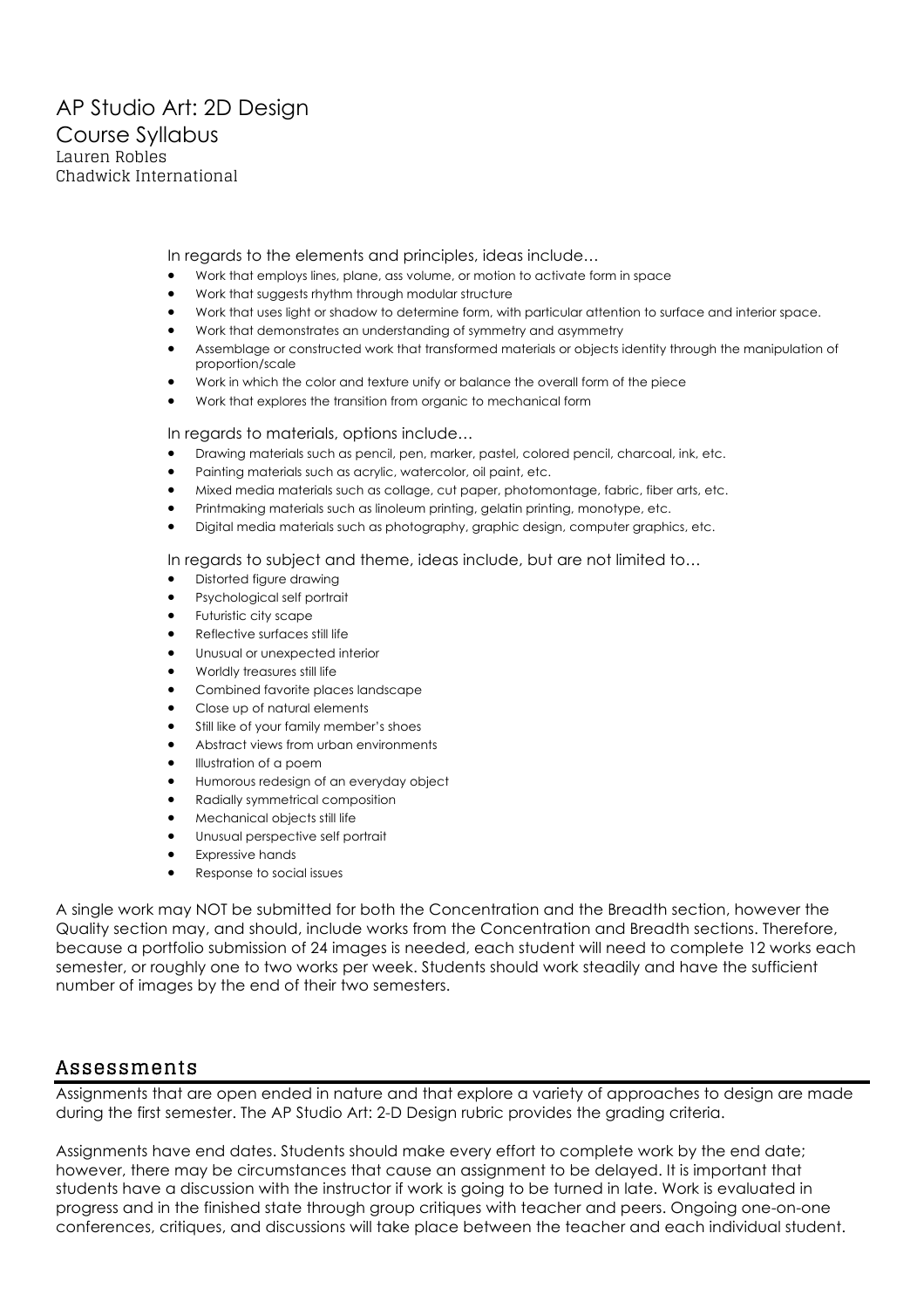### AP Studio Art: 2D Design Course Syllabus Lauren Robles Chadwick International

Grade distribution is as follows:

PORTFOLIO 50% PROCESS WORK 20% SKETCHBOOK 10% WRITTEN WORK 10% CRITIQUES 5% MUSEUM REVIEWS 5%

### **PORTFOLIO**

Students will be assessed on pieces made during the summer and school year that will be in their AP portfolios. Rubrics will follows the standards set by the AP Studio Art Scoring Guidelines.

The Key Scoring Descriptors are:

- General Use of Design Elements to Investigate the Principles of 2D Design
- Decision Making and Intention in the Compositional Use of the Elements and Principles of Design
- Originality, Imagination and Invention
- Experimentation and Risk Taking
- Confident, Evocative Work and Engagement of the Viewer
- Technical Competence and Skill with Materials and Media
- Appropriation and the Student "Voice"
- Overall Accomplishment and Quality

#### **PROCESS WORK**

In order to come to the final product, focus must be on the process. This includes visual and written planning of the idea, engagement in discussions and critiques, motivation and focus during class, and written reflections throughout the process.

#### **SKETCHBOOK**

Students are required to keep a personal sketchbook, which will be separate to the process work and final projects to be completed in class, although work in your personal sketchbook can aid in the development of your portfolio. Your sketchbook is the perfect place to try a variety of concepts and techniques as you develop your own voice and style.

Rules for working in your sketchbook:

- Do not make "perfect" drawings. Make imperfect drawings; make mistakes; make false starts. Let your hand follow your feelings, not what your brain is telling you to do.
- Always fill the page you are working on. Go off the edges whenever possible. Do not make dinky little drawings in the center of the page. Make every square inch count for something.
- Do not start something and abandon it. Go back later, change it, and make it into something else. Being able to rescue bad beginnings is the sign of a truly creative mind.
- Always finish what you start, no matter how much you don't like it.
- Do not draw from photographs, magazines, or the like. The use of published photographs or the work of other artists or individuals is plagiarism. Draw from observation, things you see in the world. Learn to translate the dynamic 3D world into a 2D world.
- No cute, pretty, precious, adorable, or trite images. This is a college-level art class. Expect your ideas about what makes good art to be challenged.
- Don't be boring with your work. Challenge yourself!
- Avoid showing your work to others unless you know they are going to understand what you are trying to do in your sketchbook. You don't need negative feedback when you are trying out new ideas or experimenting. This is a place for risk taking. Don't invite criticism unless you are confident that it won't derail your free spirit.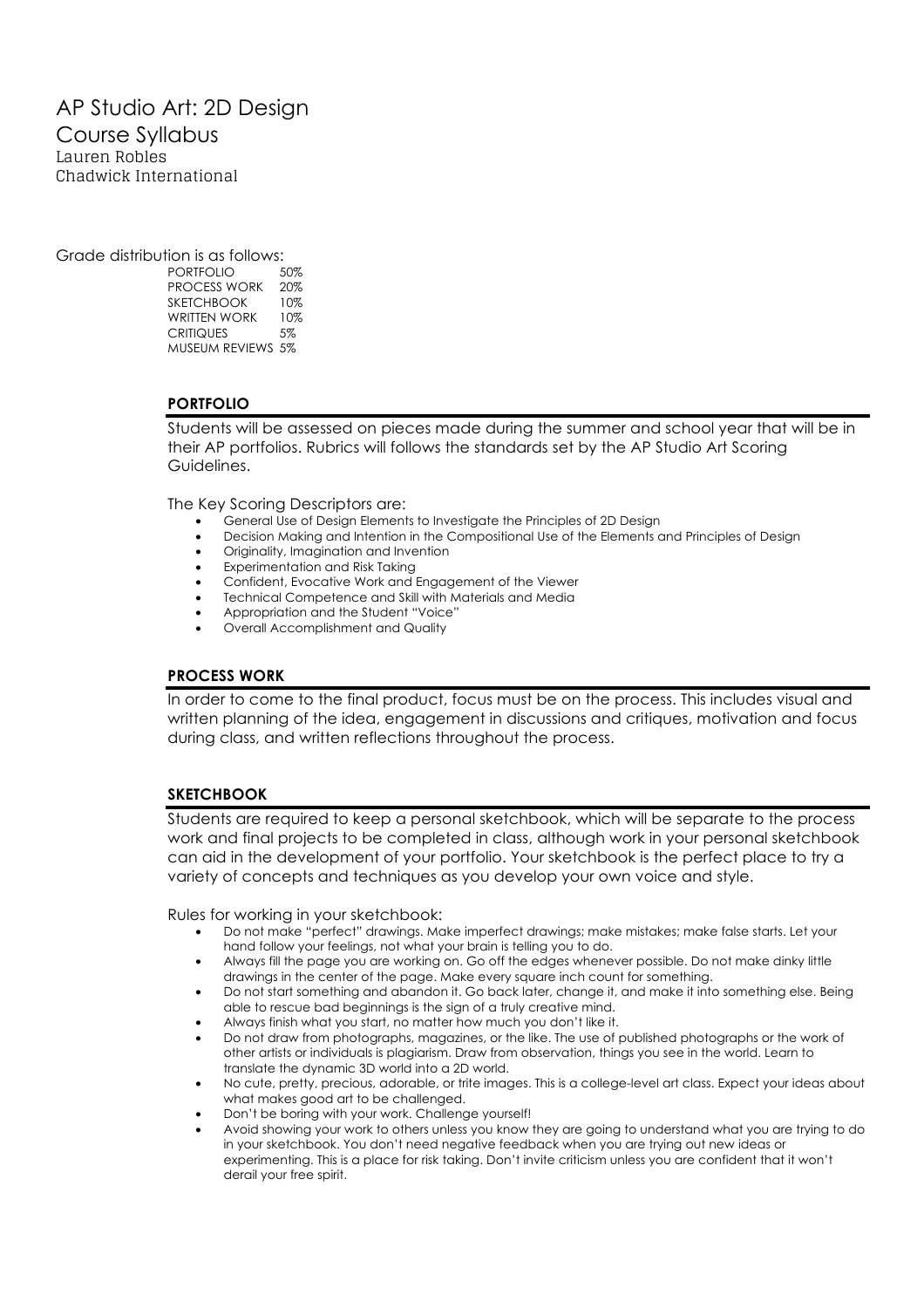#### **WRITTEN WORK**

Artist statements and statements of intent will be written before every project and be includes in the Process Work area of assessment. Final Reflections will be completed at the end of every piece.

Students will reflect on the following questions:

- Research: what resources did you use to make this work? What influences can be found in your work?
- Materials: What materials did you use? Why did you choose these materials? How did you use these materials?
- Content: What are you trying to communicate in this work? What do you want the viewer to think about or feel when they look at this wok?
- Theme/Concept: What theme or concept are you trying to represent in this work? Why did you decide on this theme/concept? If you were to give this piece a title, what would it be and why?
- Process: How did you ideas change throughout the process? What challenges did you face?
- Final Thoughts: Are you satisfied with the result; why or why not? What risks did you take in developing this work? If you could do it again, what would you do different?

#### **CRITIQUES**

Critiques are an integral part of all classes. All students are brought together for critiques at regular intervals, generally when they have major assignments due. Each student must show his or her work and briefly discuss his or her intent and the class is then expected to provide positive feedback and offer suggestions for improvement. All students participate.

Additionally, there is ongoing dialogue with students on an individual basis during class time. Also, the students dialogue with each other about their work. Group and Individual

#### **MUSEUM REVIEWS**

Six times in the year, students will visit local museums and galleries on their own time to be aware and apart of the present-day art world in which they live. Students will write a review of their experience where they will react and share their overall experience and reflect on the overall body of work shown.

### Copyright

All work must be original. During ongoing activities throughout the course, students are made aware of the need to create original work from direct observation, fantasy, the imagination, and photographs they have taken. Artistic integrity is essential in creating their artworks. Copyright issues are discussed with the students throughout the course – they are made aware of the legal issues involved with working from someone's published work. If students use someone else's work or a published image as a basis for their own pieces, there must be significant alteration to the piece for it to be considered original. During individual as well as group discussions and critiques, students will develop an understanding of what constitutes plagiarism and how to maintain their own artistic integrity. In their reflections, students must explain how they have significantly changed the work they are referencing to serve their own artistic intentions.

### Materials

Most materials will be provided; however should a student desire specific or additional materials for certain projects, they bring those in themselves.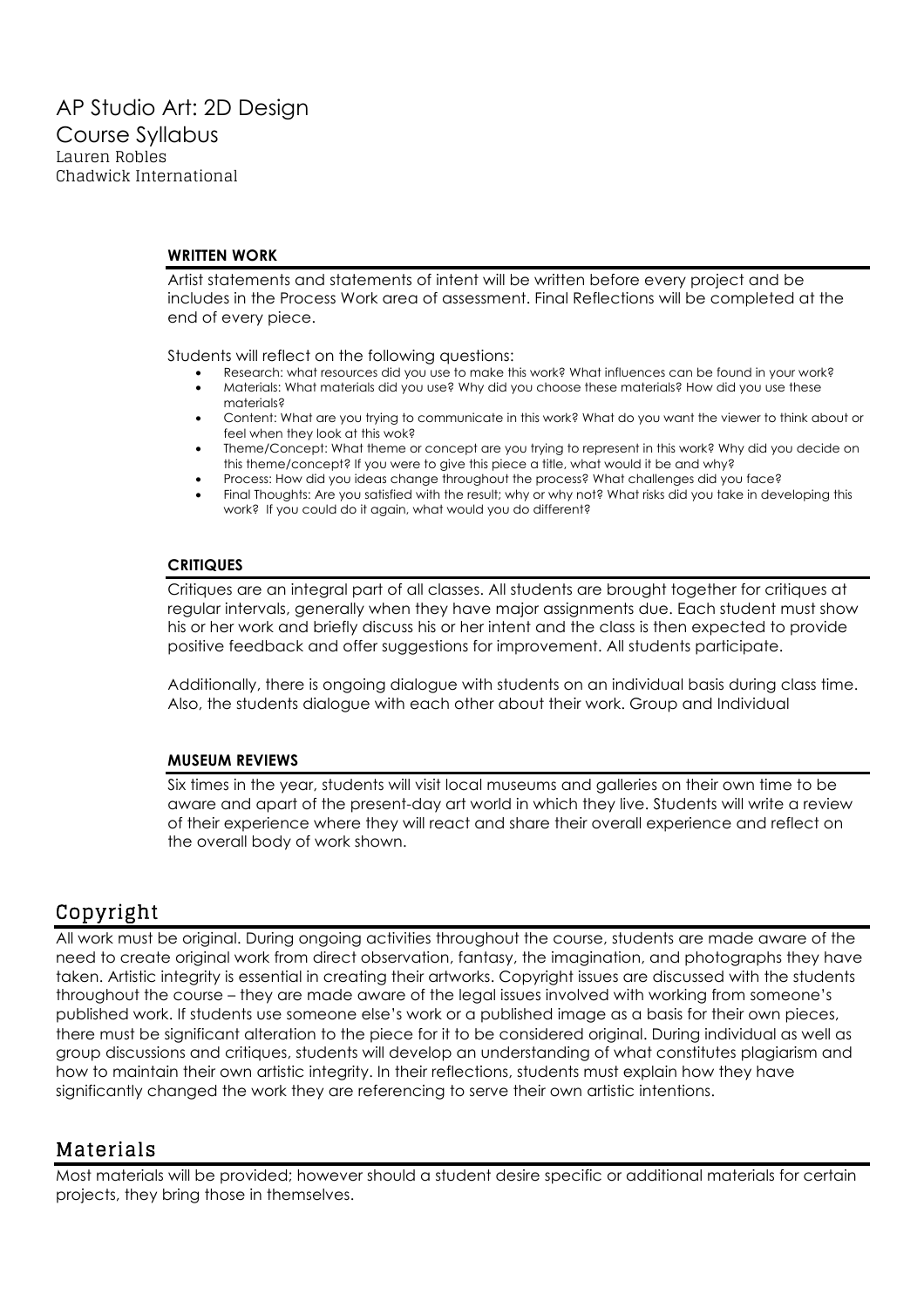## The Art Room

The art room is space where students should feel comfortable and welcomed. Almost all work will be completed in class, however if a student require extra time on a project or assignment they must schedule this outside of class. The art room is available to all art students at any point in the school day, so long as they respect the room and materials and do not interrupt other classes.

## Course Content

| Week 1  | Museum Review Due, Sketchbook Check, 5 Breadth Pieces Completed |
|---------|-----------------------------------------------------------------|
| Week 2  | 6 Breadth Pieced Completed                                      |
| Week 3  |                                                                 |
| Week 4  | 7 Breadth Pieced Completed, Sketchbook Check                    |
| Week 5  |                                                                 |
| Week 6  | <b>Sketchbook Check</b>                                         |
| Week 7  | Chuseok Holiday                                                 |
| Week 8  | Museum Review Due, Sketchbook Check, 9 Breadth Pieced Completed |
| Week 9  |                                                                 |
| Week 10 | Sketchbook Check, 10 Breadth Pieced Completed                   |
| Week 11 |                                                                 |
| Week 12 | Sketchbook Check, 11 Breadth Pieced Completed                   |
| Week 13 |                                                                 |
| Week 14 | <b>All Breadth Pieces Completed</b>                             |
| Week 15 | <b>Thanksgiving Break</b>                                       |
| Week 16 | Museum Review Due, Sketchbook Check, Breadth Finishing Touches  |
| Week 17 | <b>Breadth Finishing Touches</b>                                |
| Week 18 | <b>Final Concentration Idea Completed, Sketchbook Check</b>     |
| Week 19 | <b>Winter Break</b>                                             |
| Week 20 | <b>Winter Break</b>                                             |
| Week 21 | <b>Winter Break</b>                                             |
| Week 22 | <b>Museum Review Due, Sketchbook Check</b>                      |
|         |                                                                 |